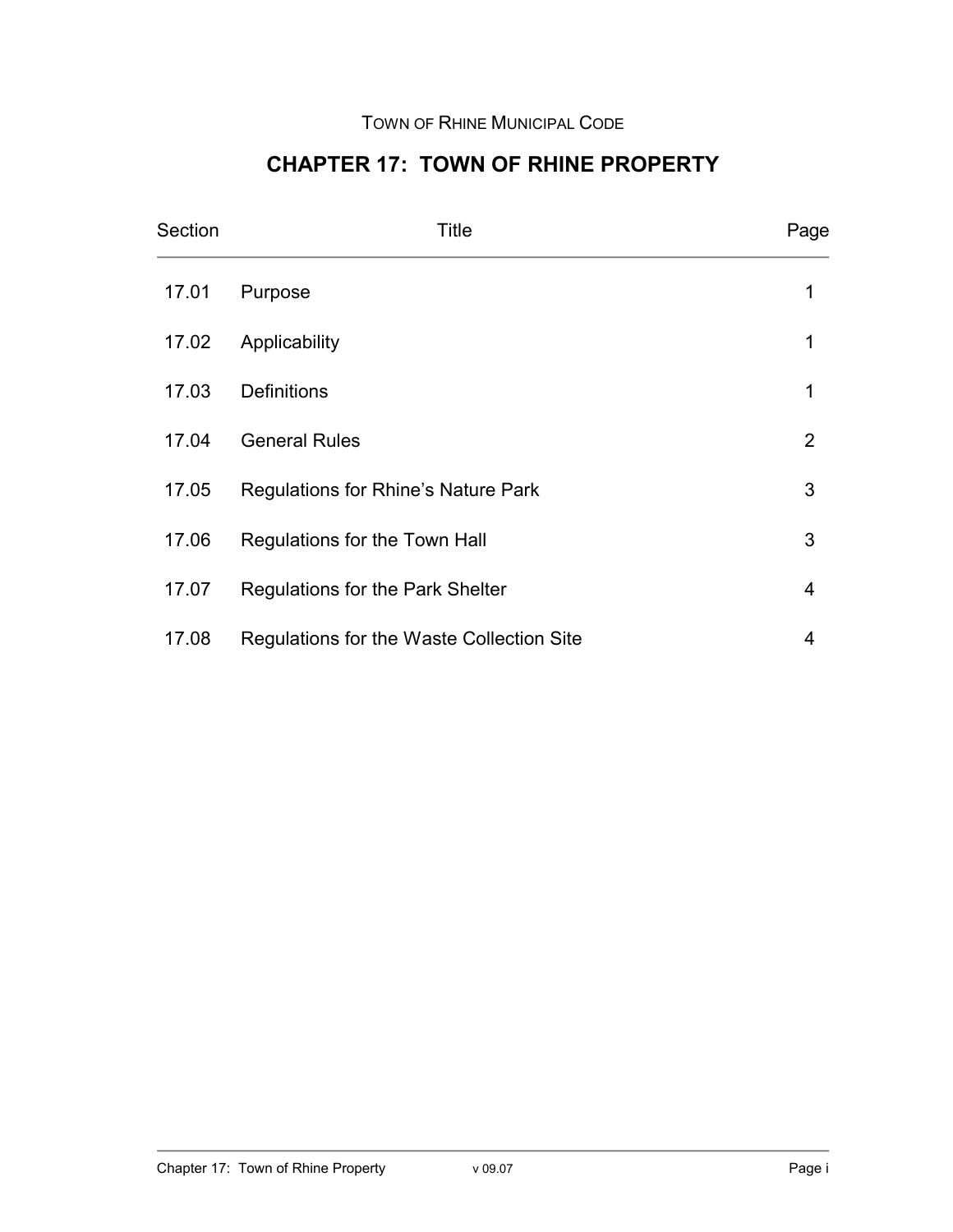*This page intentionally left blank.*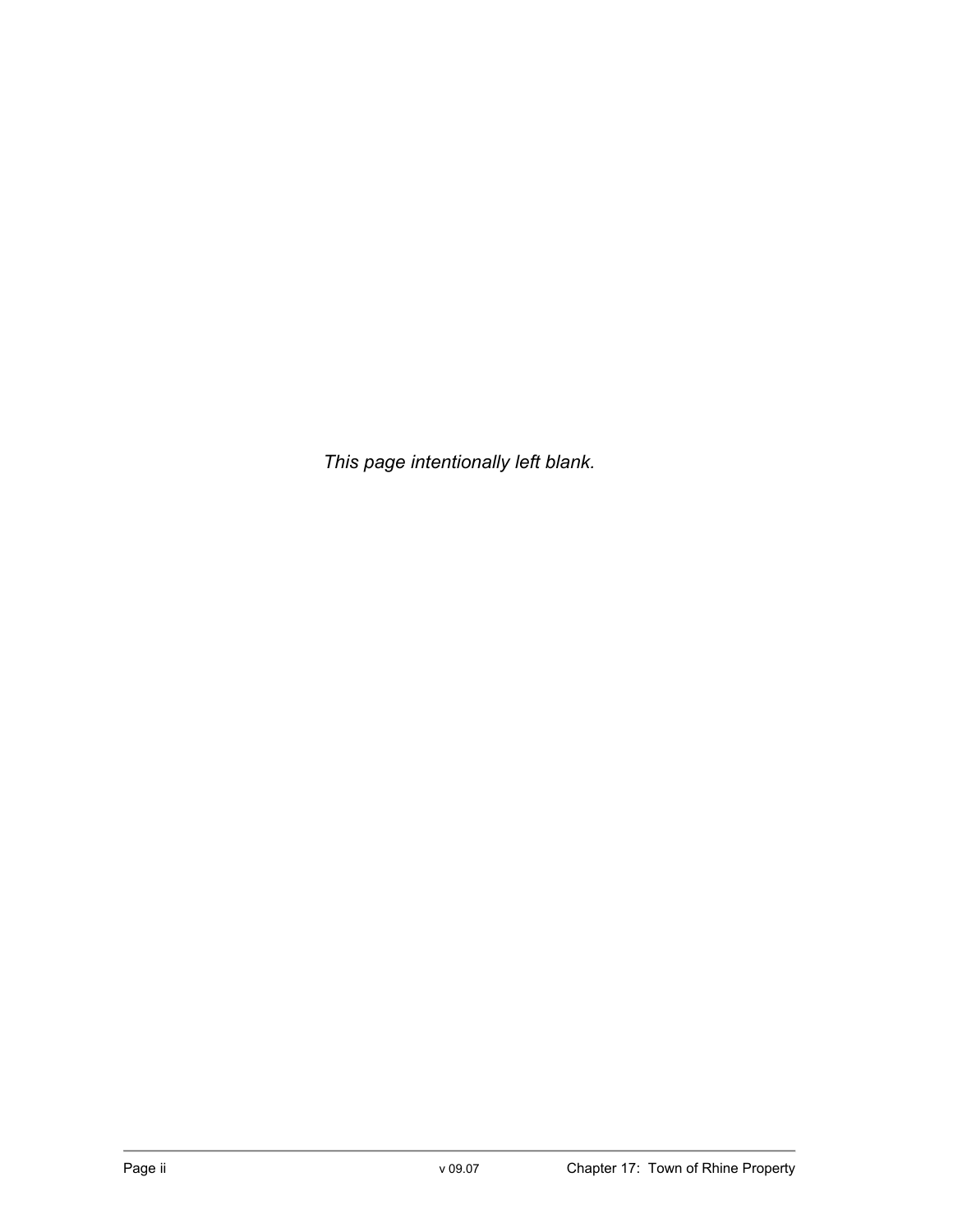#### **17.01 PURPOSE**<sup>1</sup>

The purpose of this chapter is to protect the Town of Rhine's property and natural resources, and to govern the conduct of those visiting or using the same.

#### **17.02 APPLICABILITY**

(1) This chapter applies to all lands, structures and property owned, leased, or under the direct control of the Town of Rhine.

(2) For land owned by the Town of Rhine but under the supervision, management and control of another entity, the Town may waive its jurisdiction in whole or in part under this chapter.

### **17.03 DEFINITIONS**

In this chapter, the following definitions apply:

(1) ALLBTERRAIN VEHICLE has the meaning specified in s. 340.01(2g), Wis. Stats.

(2) BICYCLE means every device propelled by the feet acting upon pedals and having one or more wheels.

(3) CAMP or CAMPING means the use of a shelter such as a tent, trailer, motor vehicle, tarpaulin, bedroll or sleeping bag for temporary residence or sleeping purposes.

(4) CROPS means any vegetation planted as an agricultural commodity or for other use as part of a farming operation, or vegetation planted for personal consumption or aesthetics, such as a vegetable or flower garden.

(5) IMPROVED AREAS means the parking lot, sidewalks, walking paths, and mowed grassy areas surrounding the Town Hall.

(6) PROPERTY means any structure, land, easement, or other property rights owned by or under the management, supervision, and control of the Town of Rhine.

(7) RHINE'S NATURE PARK means the approximately 35 acres of vacant land surrounding the Rhine Town Hall, which was purchased in 2004.

(8) SNOWMOBILE has the meaning specified in s. 340.01(58a), Wis. Stats.

VEHICLE means any motor vehicle, trailer, semi trailer, or mobile home and is further defined in s. 340.01 (74), Wis. Stats., and includes a snowmobile.

 $\overline{a}$ 

 $^1$  This chapter was adopted August 2, 2005; amended and moved to Ch. 17 by Ord. 2009-4, adopted July 7, 2009.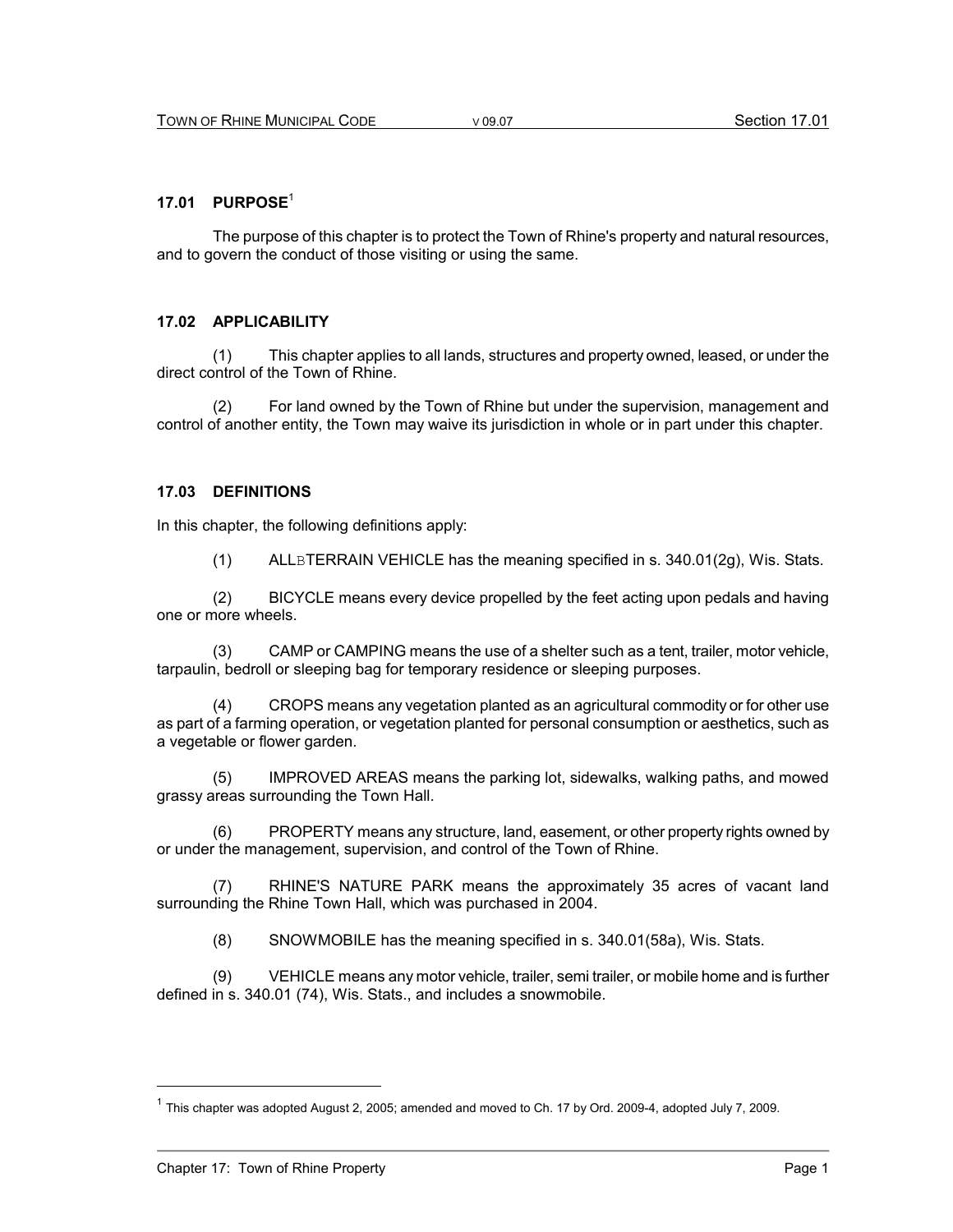#### **17.04 GENERAL RULES**

(1) PHYSICAL PROPERTY. No person may destroy, molest, deface, remove or attempt to remove any natural growth, including rocks, minerals, and fossil materials, or natural or archaeological feature, except that edible fruits, nuts, wild mushrooms and wild asparagus may be removed for personal consumption.

(2) CLOSURE. The Town may close, by posted notice, any land, structure or other Town Property. No person may enter or be in any building or area that may be locked or closed to public use without a written permit from the Town.

(3) DISORDERLY CONDUCT. No person may engage in violent, abusive, indecent, profane, boisterous, unreasonably loud or otherwise disorderly conduct, or conduct which tends to cause or provoke a disturbance or create a breach of the peace.

(4) WASTE MATERIALS. No person may dispose of any refuse, debris, waste or recyclable material except by placing the material in receptacles provided for those purposes.

(5) DESTRUCTION OF PROPERTY. No person may destroy, molest, possess without permission, attempt to remove or remove the property of others.

EXPULSIONS. For violations of any state or local law, rule, or regulation, the Town may expel any person from Town Property except to conduct official business such as voting. Expulsion may be for up to 1 year at a time.

(7) SOLICITING. No person may peddle or solicit business, conduct commercial operations, distribute handbills or other advertising matter, or leave unauthorized signs on any Town Property, or use such Property for conducting or providing similar activities or services.

(8) ANIMALS

(a) Horses are prohibited on Town Property.

(b) Persons bringing or allowing dogs on Town Property shall be responsible for proper removal of any waste produced by these animals.

(c) Nothing in this chapter shall prohibit or restrict the use of dogs for hunting purposes in any area that is open to hunting.

(9) CROPS. No person may plant or cultivate any crop unless authorized by the Town.

(10) CAMPING. Camping is prohibited on Town Property.

(11) FIRES. No person may start, tend or maintain any fire on the ground or burn any refuse.

(12) FIREWORKS. No person may possess or discharge any fireworks regulated by s. 167.10(1), Wis. Stats.

(13) FLYING. Flying related activities, including but not limited to, hang gliding, parasailing, hot air ballooning, land sailing, flying model airplanes or sky diving are prohibited.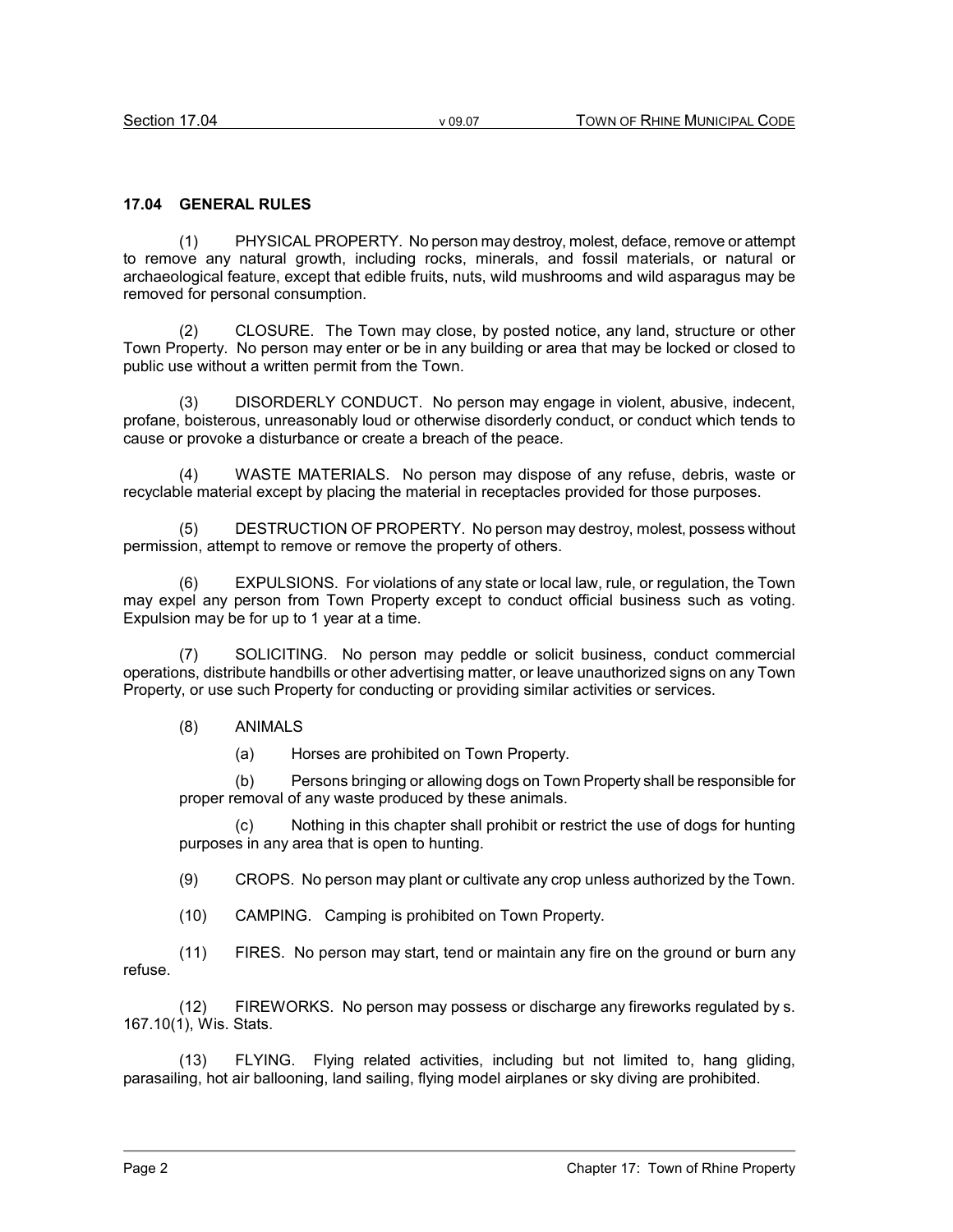#### **17.05 REGULATIONS FOR RHINE'S NATURE PARK**

**(**1) CLOSING HOURS. No person may enter or be within the boundaries of the property between 11:00 p.m. and 6:00 a.m. except hunters entering said land during established hunting seasons, provided the entry is no earlier than one hour prior to the opening of hunting hours established in s. NR 10.24.

(2) NOISE. No person may operate any sound truck, loudspeaker, generator, chainsaw, or other device that produces excessive, loud or unusual noises.

- (3) ALCOHOL BAN. Alcohol is prohibited on the property.
- (4) VEHICLES, TRAFFIC AND PARKING
	- (a) No person may operate any vehicle in excess of 5 miles per hour.

(b) No person may operate or park any vehicle or bicycle outside improved areas.

#### (5) FIREARMS AND HUNTING

(a) Except for blinds used exclusively for waterfowl hunting as provided in s. 29.327 (2), Wis. Stats., no person may construct, occupy or use any elevated or ground blind or other elevated device on the property, except that portable tree stands and blinds may be used provided they are removed from the property each day at the close of hunting hours. No person may cause damage to trees by the placement or erection of portable tree stands or by any other manner while climbing or hunting from a tree. This subsection does not apply to the use of blinds constructed entirely of dead vegetation found on the property.

(b) Nothing in this section shall prohibit the hunting of deer as provided in s. 29.621 (4), Wis. Stats., in accordance with the open seasons established by s. NR 10.27.

No person may possess any loaded or uncased firearm or air gun, except while engaged in hunting in accordance with the open seasons established in s. NR 10.01.

(d) No hunting is permitted on rented farmland during crop season.

## **17.06 REGULATIONS FOR THE TOWN HALL**

(1) HOURS. All functions must end by 12:00 midnight.

(2) FEES. Up-front fee of \$65.00 with \$10.00 refundable if the Hall is left in good and clean condition.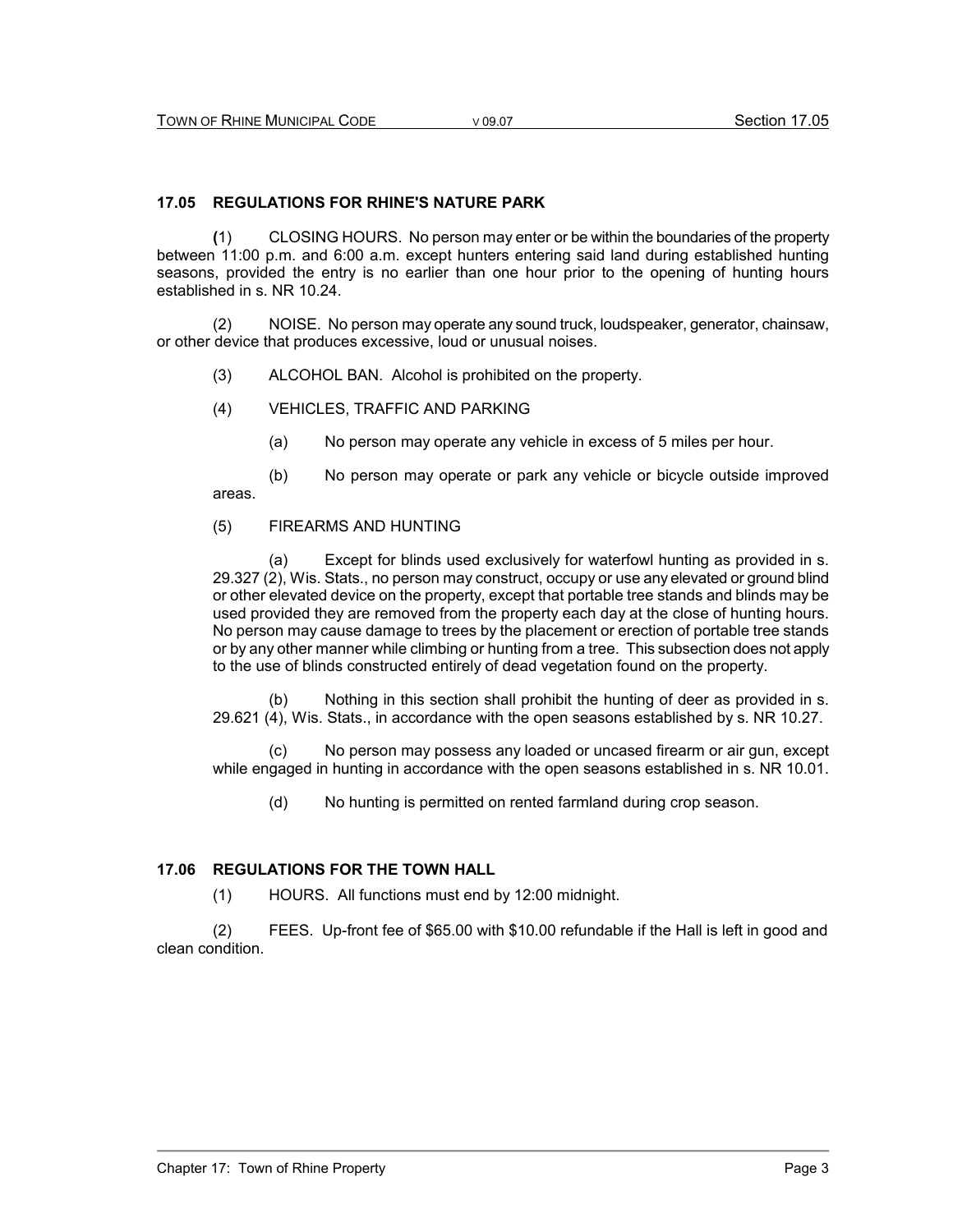- (3) CLEANUP. Following an event users must:
	- (a) Mop the floors (with water only).
	- (b) Clean the sinks and counter tops in the kitchen.
	- (c) Empty wastebaskets from the rest rooms.
	- (d) Set-up tables and chairs in the condition they were found.
	- (e) Remove all garbage from the premises.

(4) DAMAGE. Any damage done to the interior or exterior of the building is the responsibility of the renter. Renter agrees to pay all repair costs if such damage occurs.

(5) PHONE USE. Any and all long distance phone calls will be paid for by the renter.

(6) SMOKING POLICY. There is no smoking in the Town Hall. If smoking occurs outside the Hall, it is the responsibility of the renter to appropriately clean the area.

# **17.07 REGULATIONS FOR THE PARK SHELTER**

(1) HOURS. All functions must end by 12:00 midnight.

(2) FEES. Up-front fee of \$65.00 with \$10.00 refundable if the Shelter is left in good and clean condition.

- (3) CLEANUP. Following an event users must:
	- (a) Empty wastebaskets from the rest rooms.
	- (b) Set-up tables and chairs in the condition they were found.
	- (c) Remove all garbage from the premises.

(4) DAMAGE. Any damage done to the interior or exterior of the building is the responsibility of the renter. Renter agrees to pay all repair costs if such damage occurs.

(5) SMOKING POLICY. There is no smoking in the Town Shelter. If smoking occurs outside the Shelter, it is the responsibility of the renter to appropriately clean the area.

# **17.08 REGULATIONS FOR THE WASTE COLLECTION SITE**

(1) HOURS. The Town of Rhine Waste Collection Site, located at W6426 County Road EH, is open for business Saturdays from 8:00 a.m. – 4:00 p.m. When the usual date falls on a holiday, the day will be changed as needed. Hours may be added or changed as required by the Town Board by resolution. The public will be informed of any schedule changes.